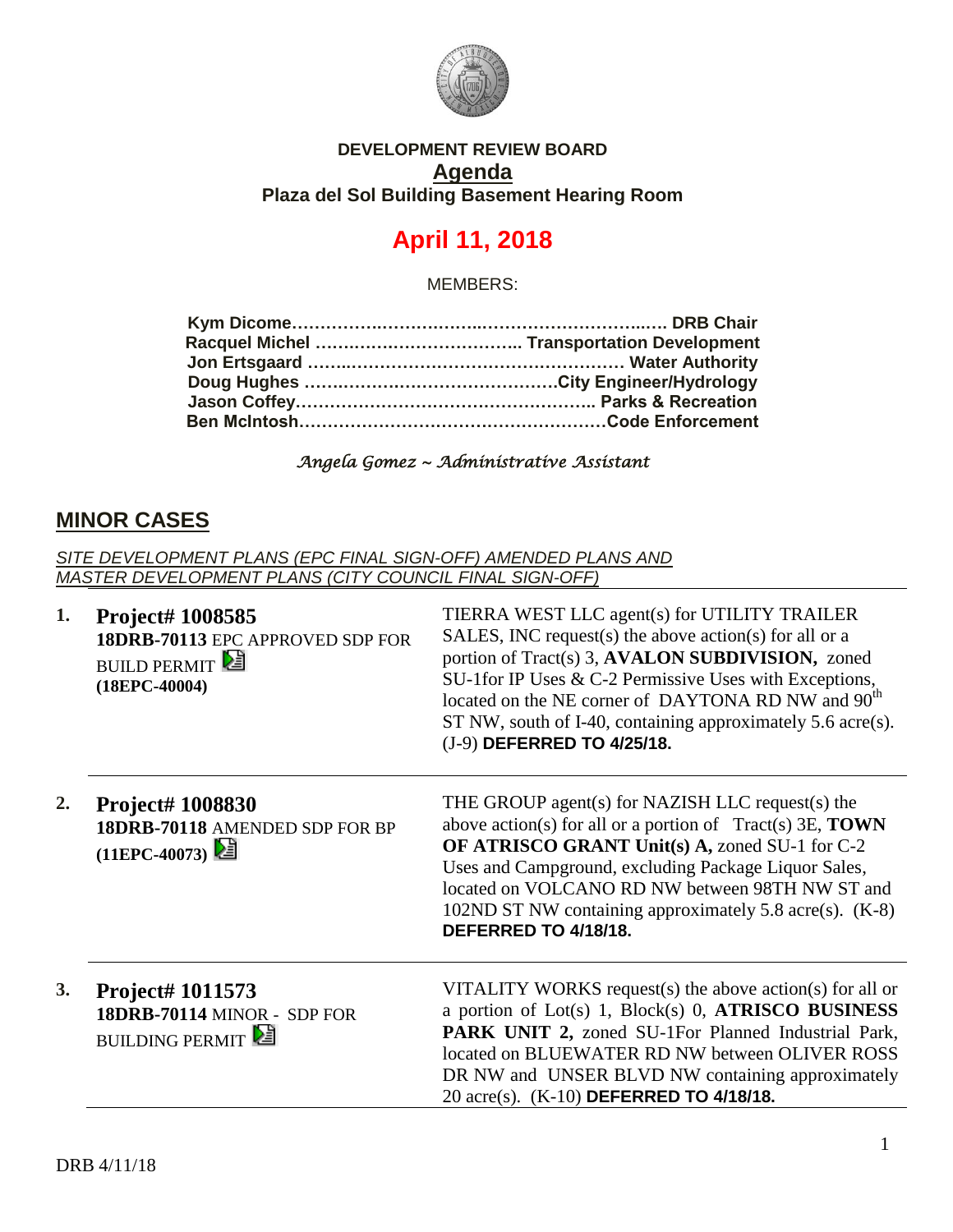**4. Project# 1011435 18DRB-70024** EPC APPROVED SDP FOR BUILD PERMIT **(17EPC-40059)** 

SCOTT ANDERSON agent(s) for KEITH GRIEGO request(s) the above action(s) for all or a portion of  $Lot(s)$ A-1-A, **FINELAND DEVELOPMENT,** zoned SU-1 for C-1 Uses, located on CROWN RD NW and FINELAND DR NW containing approximately 1.2 acre(s).  $(A-11)$ **DEFERRED TO 4/18/18.**

*MINOR PLATS, FINAL (MAJOR) PLATS, AMENDED PLATS AND PLANS*

**5. Project# 1011480 18DRB-70119** SIDEWALK VARIANCE **18DRB-70016** MINOR - PRELIMINARY/ FINAL PLAT APPROVAL *[De.f on 1/24/18]*  ARCH + PLAN LAND USE CONSULTANTS agent(s) for LEIGH RYAN/GUTIERREZ RVT request(s) the above action(s) for all or a portion of Lot(s)  $42, 43, \& 44,$ **OXBOW BLUFF,** zoned SU-3, located on CINNAMON TEAL LA NW between MORNING DOVE LA NW and RIO GRANDE RIVER containing approximately 2 acre(s). (G-11) **A SIDEWALK VARIANCE FOR VARAINCE TO SIDEWALKS WAS APPROVED AS SHOWN ON EXHIBIT IN THE PLANNING FILE. THE PRELIMINARY/FINAL PLAT WAS APPROVED WITH FINAL SIGN OFF DELEGATED TO PLANNING. 6. Project# 1011486 18DRB-70102** MINOR - PRELIMINARY/ **FINAL PLAT APPROVAL** ED PASCHICH request(s) the above action(s) for all or a portion of Lot(s) 15, 16, 17 & 18, Block(s) 41, **PEREA ADDITION,** zoned SU-2/DNA-SF, located on 14TH ST NW between GRANITE AVE NW and MARBLE AVE NW containing approximately .439 acre(s). (J-13) **WITH AN APPROVED GRADING AND DRAINAGE PLAN ENGINEER STAMP DATED 4/5/18, THE PRELIMINARY/ FINAL PLAT WAS APPROVED WITH FINAL SIGN OFF DELEGATED TO PLANNING. 7. Project# 1000965 18DRB-70104** EXT OF SIA FOR TEMP DEFR SDWK CONST ANDALUCIA DEVELOPMENT request(s) the above action(s) for all or a portion of **VALLE PARAISO @ ANDALUCIA AT LA LUZ** zoned SU-1/PRD 5 DW/A, located on COORS BLVD NW between CAMINO VALLE TRAIL and LOWER CORRALES RIVERSIDE containing approximately 30.6152 acre(s). (F-11 & 12) **A TWO YEAR EXTENSION TO THE AGREEMENT FOR THE DEFERRAL OF SIDEWALKS WAS APPROVED.**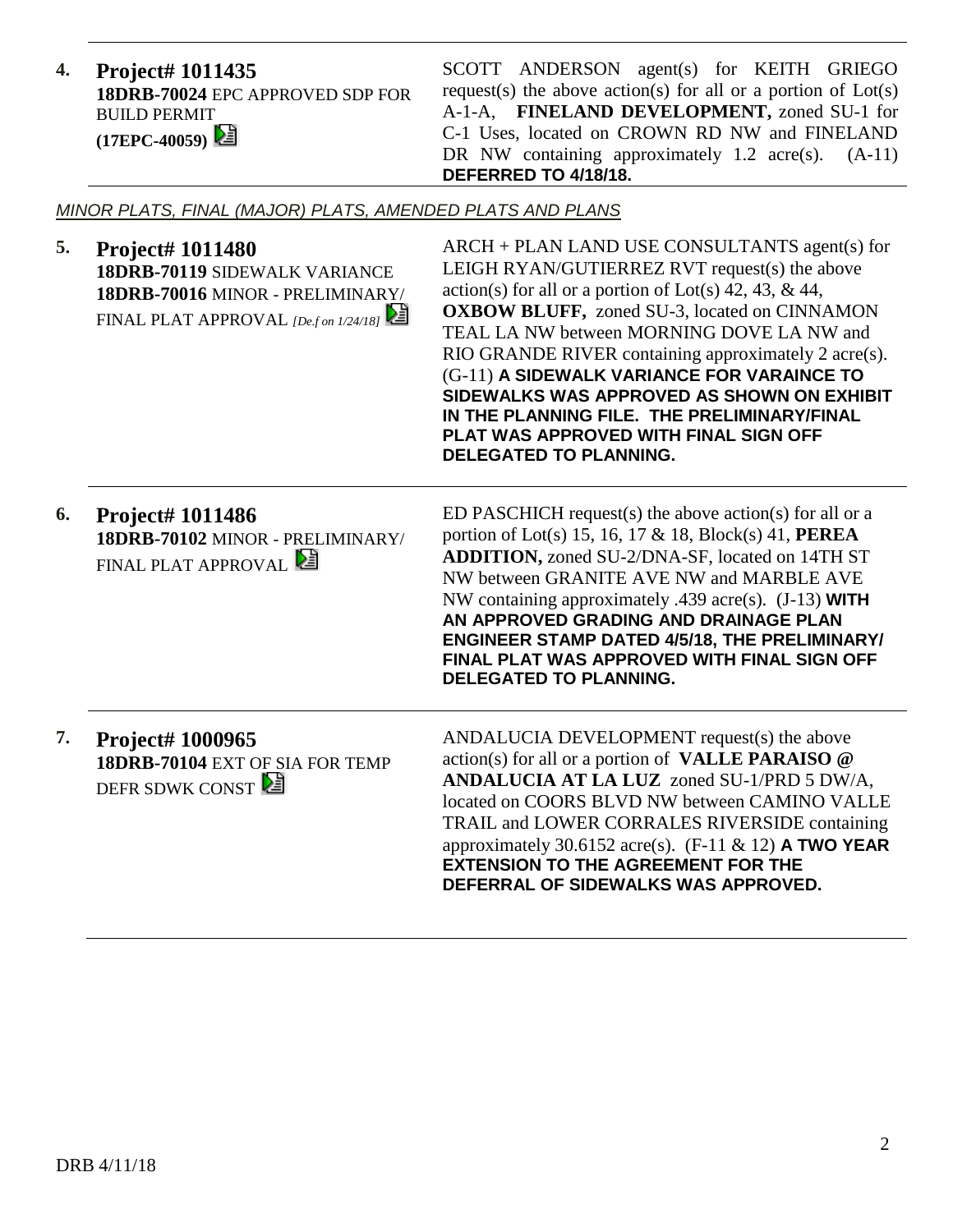**8. Project# 1002739 18DRB-70002** - AMENDED SITE PLAN for **SUBDIVISION 18DRB-70003** - AMENDMENT TO PRELIMINARY PLAT **18DRB-70004** - TEMPORARY DEFERRAL of SIDEWALK CONST

MARK GOODWIN AND ASSOCIATES, P.A. agent(s) for KB HOME NEW MEXICO, INC request(s) the above  $action(s)$  for all or a portion of  $Lot(s)$  4 AND 6, **HERITAGE TRAILS Unit(s) 4,** zoned R-LT/ R-D, located on COLOBEL AVE SW between IRONSTONE ST SW and PITOCHE PL SW containing approx. 84.9303 acre(s). (N-8) *[deferred from 3/14/18. 3/21/18, 4/4/18]* **DEFERRED TO 4/18/18.**

**9. Project# 1000111 18DRB-70097** MINOR - PRELIMINARY/ FINAL PLAT APPROVAL

SANDIA LAND SURVEYING LLC agent(s) for NEATHERWOOD PARTHERS request(s) the above action(s) for all or a portion of Tract(s) B, **ALTURA COMPLEX,** zoned SU-1 for O-1 Uses and SU-1 PRD and Office Development, located on 4101 INDIAN SCHOOL RD NE between CARLISLE BLVD NE and WASHINGTON ST NE containing approximately 6.967 acre(s). (H-17) *[deferred from 4/4/18]* **DEFERRED TO 4/18/18.** 

# **SKETCH PLAT REVIEW AND COMMENT** (no action taken)

**10. Project# 1001990 18DRB-70115** SKETCH PLAT REVIEW AND COMMENT

WAYJOHN SURVEYING INC agent(s) for MARK HARDEN request(s) the above action(s) for all or a portion of Tract(s) A-1 & A-2, **TANNEHILL-TAYLOR ADDITION,** zoned C-2 and SU-1 for C-2 Permissive Uses & Limited Food Production, located on MONTGOMERY BETWEEN EUBANK AND PITT ST NE containing approximately 3.5602 acre(s). (G-21) **THE SKETCH PLAT WAS REVIEWED AND COMMENTS WERE PROVIDED**

**11. Project# 1002202 18DRB-70117** SKETCH PLAT REVIEW AND COMMENT

HUITT-ZOLLARS, INC. agent(s) for WINROCK PARTNERS, LLC request(s) the above action(s) for all or a portion of PARCEL A-1-A-1-A-1-A-1, **WINROCK CENTER ADDITION,** zoned SU-3, located on LOUISIANA between UPTOWN LOOP NE and I-40 containing approximately 51.6008 acre(s). (J-19) **THE SKETCH PLAT WAS REVIEWED AND COMMENTS WERE PROVIDED**